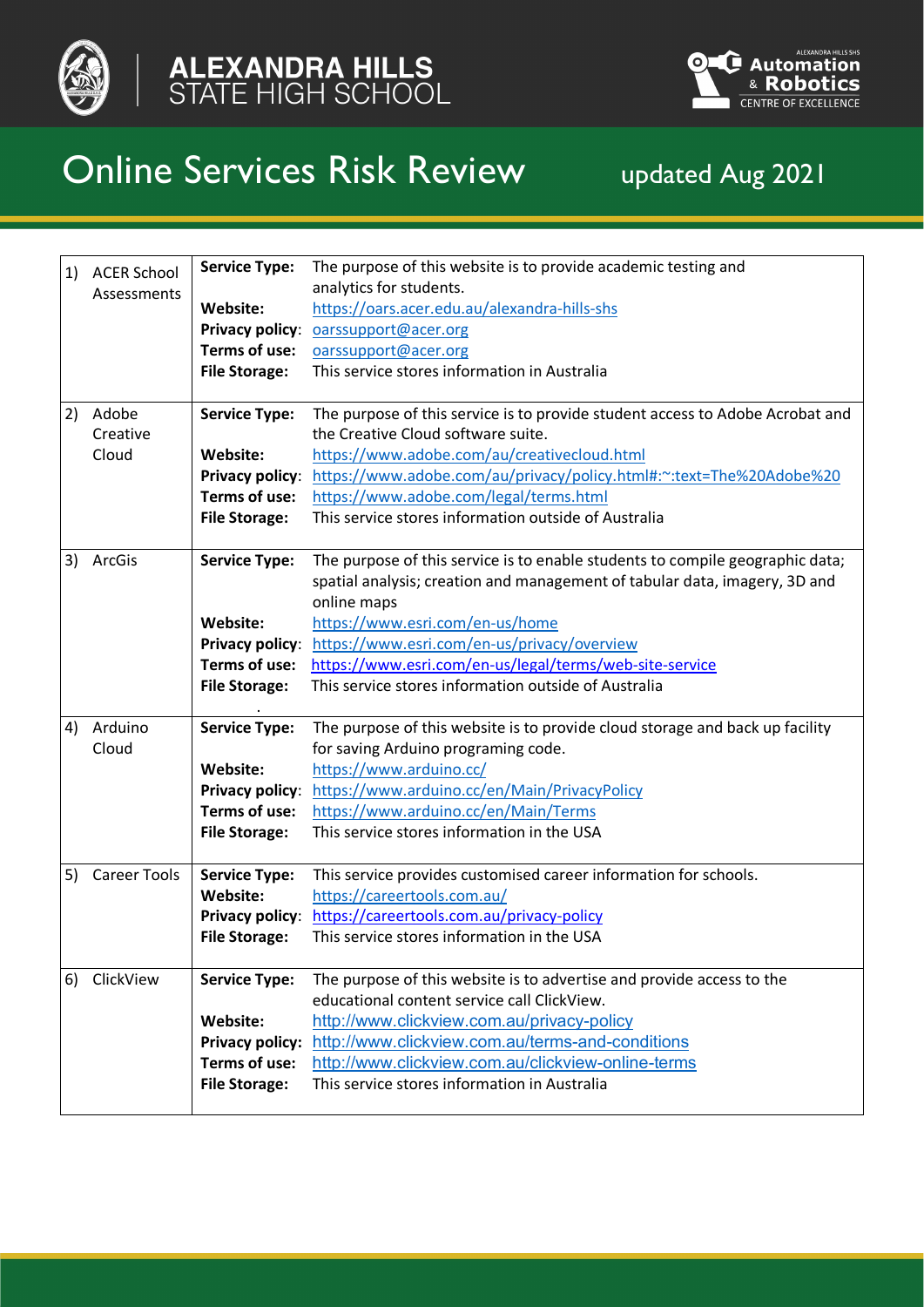

| 7) | Code.Org        | <b>Service Type:</b>   | The purpose of this website is to learn drag and drop programming through<br>tutorials and exercises. |
|----|-----------------|------------------------|-------------------------------------------------------------------------------------------------------|
|    |                 | Website:               | https://code.org/privacy                                                                              |
|    |                 | <b>Privacy policy:</b> | https://code.org/privacy                                                                              |
|    |                 | Terms of use:          | https://code.org/tos                                                                                  |
|    |                 | <b>File Storage:</b>   | This service stores information in the USA                                                            |
|    |                 |                        |                                                                                                       |
| 8) | eSmart          | <b>Service Type:</b>   | The purpose of this service is to educate students as to how to safely use the                        |
|    | Digital         |                        | internet as part of our student wellbeing program                                                     |
|    | Licence         | Website:               | https://www.digitallicence.com.au/                                                                    |
|    |                 | <b>Privacy policy:</b> | https://www.digitallicence.com.au/privacy-policy/                                                     |
|    |                 | Terms of use:          | https://www.digitallicence.com.au/terms-conditions/                                                   |
|    |                 | <b>File Storage:</b>   | This service stores information in Australia                                                          |
|    |                 |                        |                                                                                                       |
| 9) | Grok            | <b>Service Type:</b>   | The purpose of this website is to use subscription-based website focusing on                          |
|    | Learning        |                        | learning Python                                                                                       |
|    |                 | Website:               | https://groklearning.com/                                                                             |
|    |                 | <b>Privacy policy:</b> | https://groklearning.com/privacy/                                                                     |
|    |                 | <b>File Storage:</b>   | This service stores information in the USA                                                            |
|    | 10) Kahoot      | <b>Service Type:</b>   | The purpose of this website is to create online learning quizzes for class                            |
|    |                 |                        | groups.                                                                                               |
|    |                 | Website:               | https://kahoot.it/                                                                                    |
|    |                 | <b>Privacy policy:</b> | https://trust.kahoot.com/privacy-policy/                                                              |
|    |                 | <b>File Storage:</b>   | This service stores information in the USA, Norway, Ireland                                           |
|    | 11) Lynda.com   | <b>Service Type:</b>   | The purpose of this website is to view programming video courses. Available                           |
|    | (QLD State      |                        | through State Library of Queensland (SLQ) membership. Membership of SLQ                               |
|    | Library)        |                        | required to access courses                                                                            |
|    |                 | Website:               | http://www.slq.qld.gov.au/search/eresources/lynda.com                                                 |
|    |                 | <b>Privacy policy:</b> | http://www.lynda.com/aboutus/otl-privacy.aspx                                                         |
|    |                 | Terms of use:          | http://www.lynda.com/aboutus/website-use-policy                                                       |
|    |                 | <b>File Storage:</b>   | This service stores information in Australia/USA                                                      |
|    | 12) MathsOnline | <b>Service Type:</b>   | The purpose of this website is to facilitate the online learning of                                   |
|    |                 |                        | Mathematics.                                                                                          |
|    |                 | Website:               | https://www.mathsonline.com.au/                                                                       |
|    |                 | <b>Privacy policy:</b> | https://www.mathsonline.com.au/privacy-policy                                                         |
|    |                 | Terms of use:          | https://www.mathsonline.com.au/terms-conditions                                                       |
|    |                 | <b>File Storage:</b>   | This service stores information in Australia                                                          |
|    |                 |                        |                                                                                                       |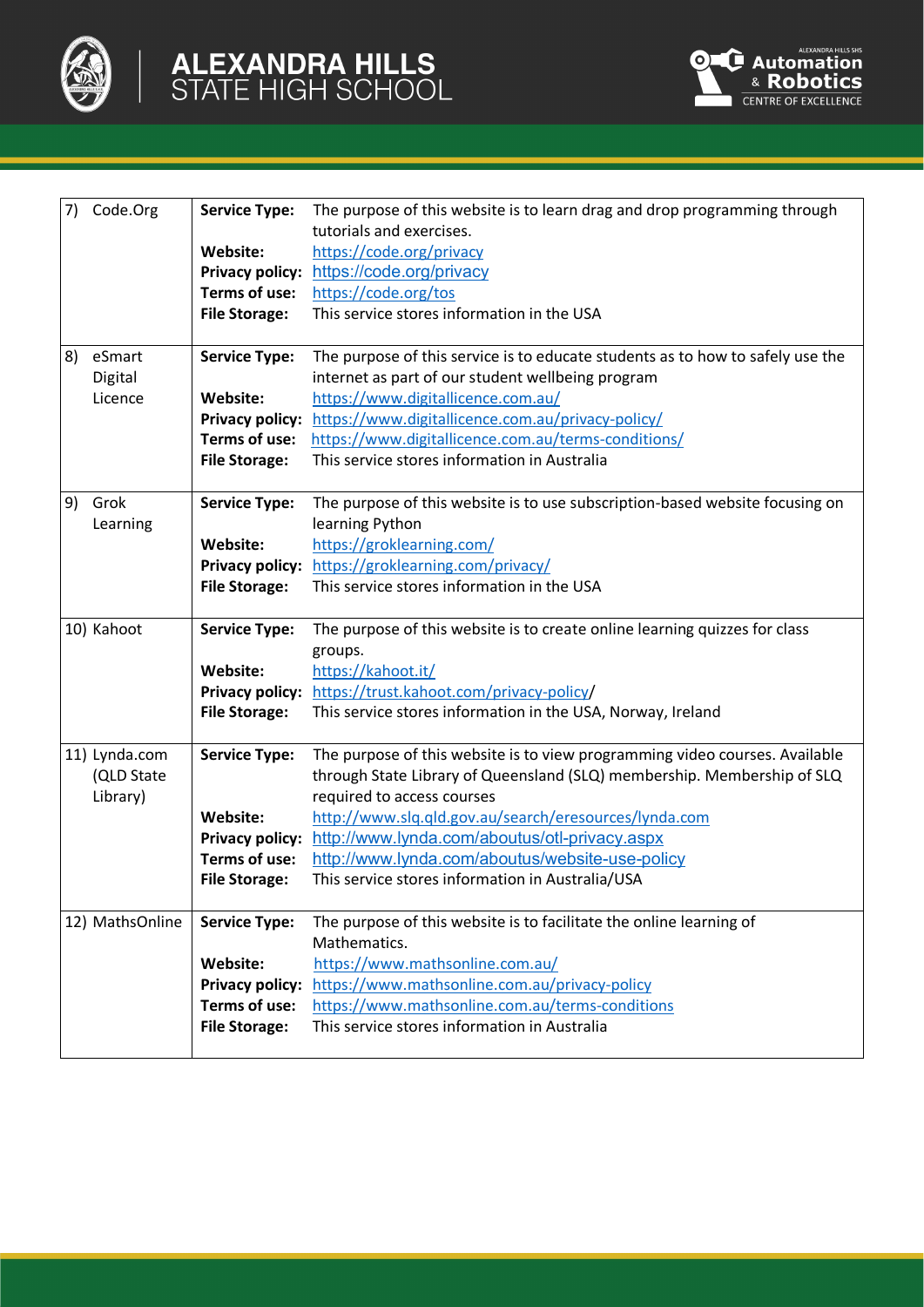

| 13) Myfuture          | <b>Service Type:</b><br>Website:<br><b>Privacy policy:</b><br>Terms of use:<br><b>File Storage:</b> | The purpose of this website is to allow students to gather information of<br>various industries, career pathways and educational institutes that provide<br>the courses. Students can fill out questionnaires and suggested careers are<br>provided<br>http://myfuture.edu.au<br>http://myfuture.edu.au/footer/privacy-policy<br>http://myfuture.edu.au/footer/conditions-of-use<br>This service stores information in Australia |
|-----------------------|-----------------------------------------------------------------------------------------------------|----------------------------------------------------------------------------------------------------------------------------------------------------------------------------------------------------------------------------------------------------------------------------------------------------------------------------------------------------------------------------------------------------------------------------------|
| 14) OnGuard           | <b>Service Type:</b><br>Website:<br>Terms of use:<br><b>File Storage:</b>                           | The purpose of this website is to provide online safety training for practical<br>subjects.<br>https://www.onguardsafety.com.au/<br>https://www.onguardsafety.com.au/licensing.html<br>This service stores information in Australia                                                                                                                                                                                              |
| 15) Oxford<br>Digital | <b>Service Type:</b><br>Website:<br><b>Privacy policy:</b><br>Terms of use:<br><b>File Storage:</b> | Oxford Digital offers digital learning for literature and mathematics via<br>eBooks, interactive modules, videos, teacher support and quizzes.<br>www.oxforddigital.com.au<br>https://global.oup.com/privacy?cc=au<br>https://www.oxforddigital.com.au/terms.html<br>This service stores information in Australia                                                                                                                |
| 16) Prezi             | <b>Service Type:</b><br>Website:<br>Terms of use:<br><b>File Storage:</b>                           | The purpose of this website is to create, save and share presentations<br>www.prezi.com<br>www.prezi.com/terms-of-use<br>This service stores information in USA                                                                                                                                                                                                                                                                  |
| 17) Quizlet           | <b>Service Type:</b><br>Website:<br><b>Privacy policy:</b><br><b>File Storage:</b>                  | The purpose of this website is to provide users a platform that enables the<br>creation of data sets for the purpose of student study and quizzes.<br>https://quizlet.com<br>https://quizlet.com/privacy<br>This service stores information in the USA                                                                                                                                                                           |
| 18) Skwirk            | <b>Service Type:</b><br>Website:<br><b>Privacy policy:</b><br><b>File Storage:</b>                  | The purpose of this website is to facilitate the online learning of Social<br>Sciences.<br>https://www.skwirk.com.au/<br>https://www.stileeducation.com/privacy/<br>This service stores information in Australia and USA                                                                                                                                                                                                         |
| 19) Stile             | <b>Service Type:</b><br>Website:<br><b>File Storage:</b>                                            | The purpose of this website is to facilitate the online learning of Science<br>https://www.stileeducation.com/<br>Privacy policy: https://www.stileeducation.com/privacy/<br>This service stores information in the USA                                                                                                                                                                                                          |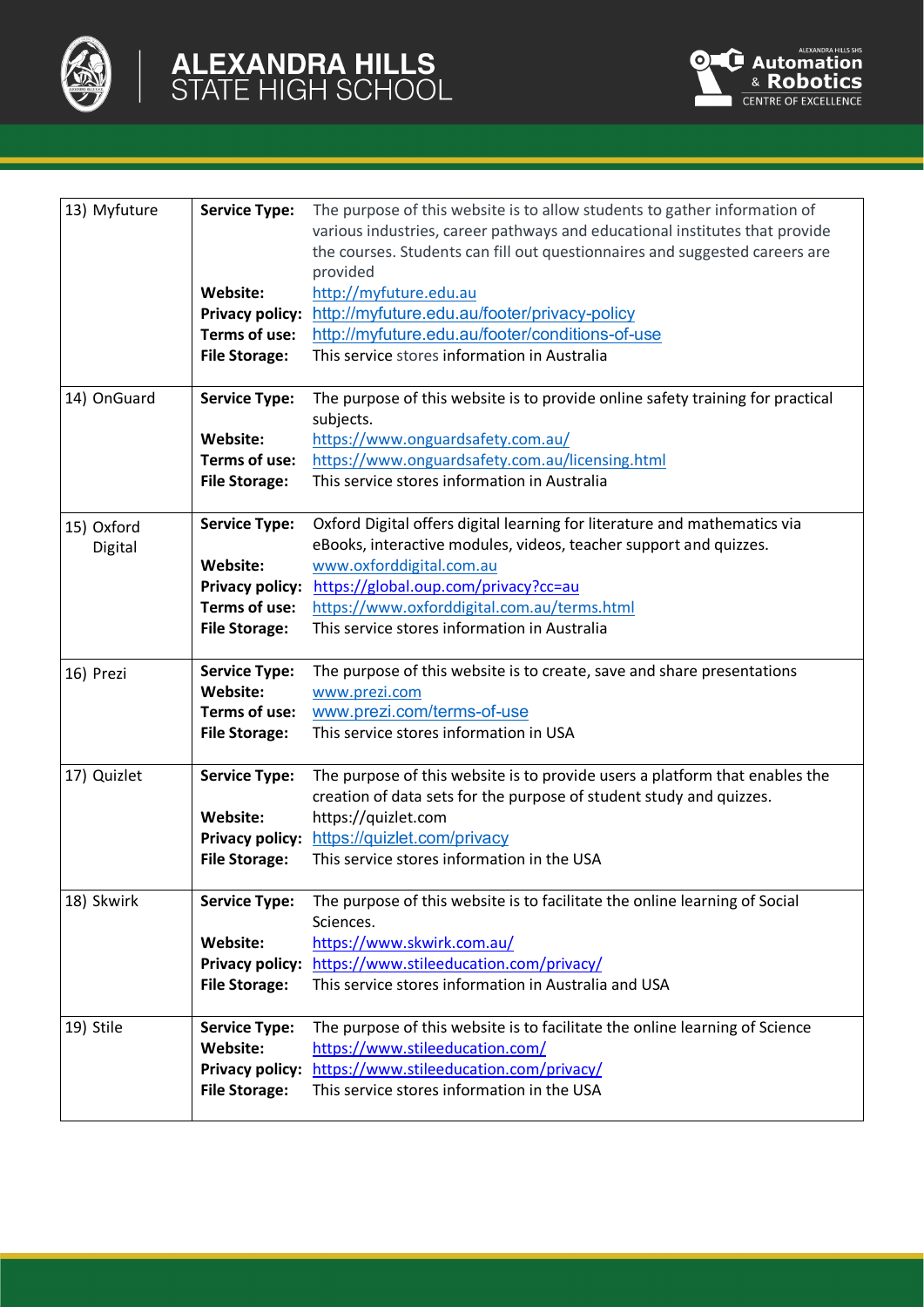

| 20) Storyboard | <b>Service Type:</b>   | The purpose of this website is to provide an online platform to develop      |
|----------------|------------------------|------------------------------------------------------------------------------|
| That           |                        | storyboards using drag and drop functionality                                |
|                | Website:               | https://www.storyboardthat.com                                               |
|                | <b>Privacy policy:</b> | https://www.storyboardthat.com/about/privacy                                 |
|                | Terms of use:          | https://www.storyboardthat.com/about/terms-of-use                            |
|                | <b>File Storage:</b>   | This service stores information in the USA                                   |
|                |                        |                                                                              |
| 21) Tinkercad  | <b>Service Type:</b>   | The purpose of this website is to provide users with practical hands on      |
|                |                        | experience with Tinkercad to build literacy in design and 3D drawing.        |
|                | Website:               | http://tinkercad.com/                                                        |
|                | <b>Privacy policy:</b> | http://www.autodesk.com/company/legal-notices-trademarks/privacy-            |
|                | statement              |                                                                              |
|                | Terms of use:          | http://www.autodesk.com/company/legal-notices-trademarks/terms-of-           |
|                |                        | service-autodesk360-web-services/terms-of-service-for-project-ignite         |
|                | <b>File Storage:</b>   | This service stores information in the USA                                   |
|                |                        |                                                                              |
| 22) Turnitin   | <b>Service Type:</b>   | The purpose of this service is to provide feedback on student assessment and |
|                |                        | academic authenticity of work.                                               |
|                | Website:               | https://www.turnitin.com/                                                    |
|                | Privacy policy:        | https://help.turnitin.com/Privacy and Security                               |
|                | Terms of use:          |                                                                              |
|                | <b>File Storage:</b>   | Uses servers located overseas.                                               |
|                |                        |                                                                              |
| 23) WordFlyers | <b>Service Type:</b>   | The purpose of this website is to allow students to learn English literacy   |
|                |                        | through an interactive interface. Students can learn vocabulary, grammar,    |
|                |                        | spelling and reading comprehension.                                          |
|                | Website:               | http://wordflyers.com.au                                                     |
|                | <b>Privacy policy:</b> | http://wordflyers.com.au/privacy/                                            |
|                | Terms of use:          | http://wordflyers.com.au/terms/                                              |
|                | <b>File Storage:</b>   | This service stores information in the USA                                   |
|                |                        |                                                                              |

|               |                      | <b>Registered Training Organisations</b>                                                                                             |
|---------------|----------------------|--------------------------------------------------------------------------------------------------------------------------------------|
| 24) Binnacle  | <b>Service Type:</b> | Registered Training Organisation- provides a cloud based Learning<br>Management System for students enrolled in Certificate courses. |
|               | Website:             | https://www.binnacletraining.com.au/                                                                                                 |
|               |                      | <b>Privacy policy:</b> https://www.binnacletraining.com.au/privacy/                                                                  |
|               | Terms of use:        |                                                                                                                                      |
|               | <b>File Storage:</b> | Cloud based servers in Australia                                                                                                     |
|               |                      |                                                                                                                                      |
| 25) Embark    | <b>Service Type:</b> | Registered Training Organisation- provides a cloud based Learning                                                                    |
| College/      |                      | Management System for students enrolled in Certificate courses.                                                                      |
| Construction  | Website:             | https://cstc.org.au/                                                                                                                 |
| <b>Skills</b> |                      | <b>Privacy policy:</b> https://cstc.org.au/?page id=1865                                                                             |
| Training      | Terms of use:        |                                                                                                                                      |
| Centre        | <b>File Storage:</b> | Cloud based servers in Australia                                                                                                     |
|               |                      |                                                                                                                                      |